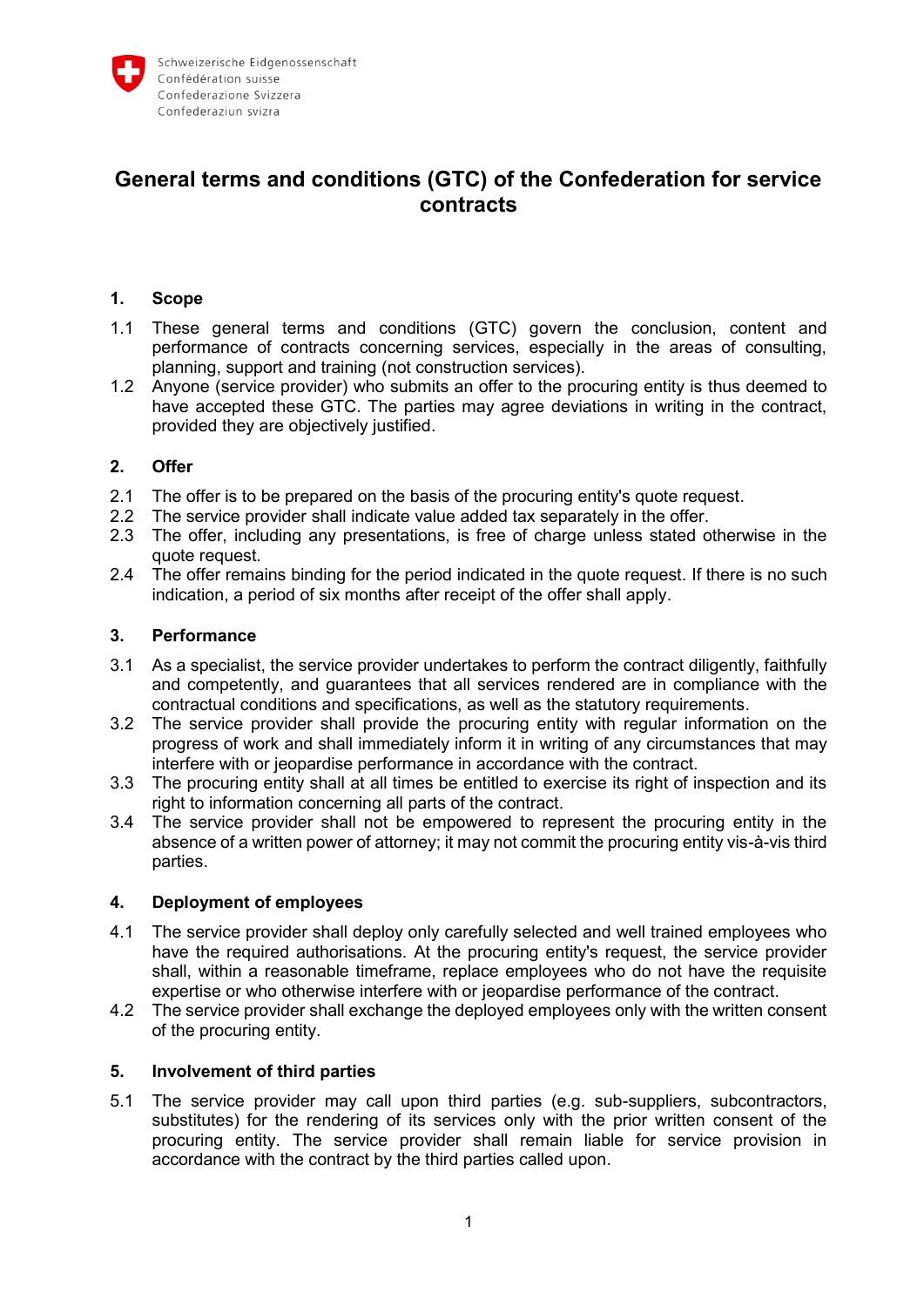5.2 The service provider shall impose the obligations set out in sections 4 (deployment of employees), 6 (workplace health and safety provisions, employment conditions, equal pay for men and women, and environmental law), 12 (confidentiality) and 13 (data protection and data security) on the third parties called upon.

#### **6. Workplace health and safety provisions, employment conditions, equal pay for men and women, and environmental law**

- 6.1 For services provided in Switzerland within the framework of contract performance, the service provider shall comply with the workplace health and safety provisions and employment conditions applicable at the place of performance, the notification and authorisation duties in accordance with the Federal Act of 17 June 2005 on Measures to Combat Illegal Employment (IEA)<sup>1</sup>, the provisions on the equal treatment of men and women in terms of equal pay and the environmental law. The employment conditions shall be deemed to encompass collective and standard employment contracts or, where no such contracts exist, the actual employment conditions customary for the location and occupation.
- 6.2 For services provided abroad within the framework of contract performance, the service provider shall comply with the provisions applicable at the place of performance, but as a minimum with the Core Conventions of the International Labour Organization (ILO)<sup>2</sup>.
- 6.3 If the service provider seconds workers from a foreign country to Switzerland to provide the services, compliance with the provisions of the Posted Workers Act<sup>3</sup> of 8 October 1999 must be ensured.
- 6.4 For services provided in Switzerland within the framework of contract performance, the service provider shall comply with the provisions of Swiss environmental law applicable at the place of performance, namely the Environmental Protection Act (EPA)<sup>4</sup>, the Waters Protection Act (WPA)<sup>5</sup>, the Nature and Cultural Heritage Act (NCHA)<sup>6</sup>, the Forest Act (ForA)<sup>7</sup> and the Chemicals Act (ChemA)<sup>8</sup>, as well as the ordinances based thereon.
- 6.5 For services provided abroad within the framework of contract performance, the service provider shall comply with the environmental protection provisions applicable at the place of performance, but at least with the agreements on the environment in accordance with Annex 2 of the PPO $9$  that are relevant for the service provider's performance.
- 6.6 The service provider is obliged to contractually impose the requirements according to sections 6.1 to 6.5 above on its subcontractors.
- 6.7 **If the service provider or one of its subcontractors violates obligations arising from section 6, the service provider shall be liable to pay a contract penalty unless it proves that it is not at fault. The penalty shall amount to 10% of the total remuneration per violation, but no more than CHF 100,000 in total. Payment of the contract penalty shall not release the service provider from compliance with these obligations.**

 $\overline{a}$ 

SR 822.41

<sup>2</sup> ILO conventions: No. 29 of 28 June 1930 concerning Forced or Compulsory Labour (SR 0.822.713.9), No. 87 of 9 July 1948 concerning Freedom of Association and Protection of the Right to Organise (SR 0.822.719.7), No. 98 of 1 July 1949 concerning the Application of the Principles of the Right to Organise and to Bargain Collectively (SR 0.822.719.9), No. 100 of 29 June 1951 concerning Equal Remuneration for Men and Women Workers for Work of Equal Value (SR 0.822.720.0), No. 105 of 25 June 1957 concerning the Abolition of Forced Labour (SR 0.822.720.5), No. 111 of 25 June 1958 concerning Discrimination in Respect of Employment and Occupation (SR 0.822.721.1), No. 138 of 26 June 1973 concerning Minimum Age for Admission to Employment (SR 0.822.723.8), No. 182 of 17 June 1999 concerning the Prohibition and Immediate Action for the Elimination of the Worst Forms of Child Labour (SR 0.822.728.2)

**<sup>3</sup>** SR 823.20

 $^{4}$  SR 814.01

SR 814.20

SR 451

 $7$  SR 921.0

 $\frac{8}{9}$  SR 813.1 SR 172.056.11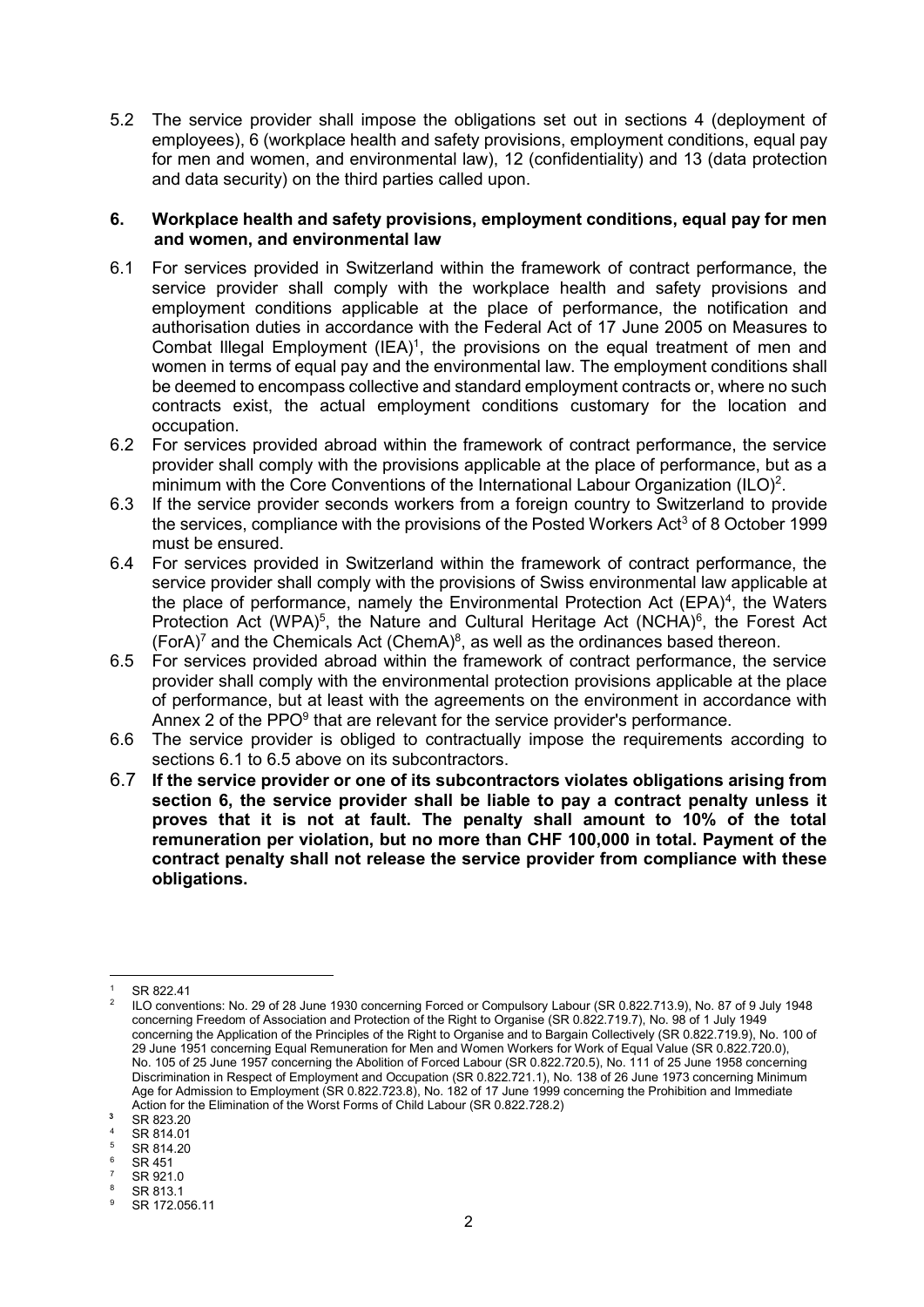# **7. Remuneration**

- 7.1 The service provider will render the services: a. on a time and material basis with an upper limit on remuneration (cost ceiling); or b. at fixed prices.
- 7.2 The contractually agreed remuneration covers all work which is necessary for proper performance of the contract. In particular, the remuneration covers the costs for the transfer of rights, documentation and materials, as well as all expenses, secretarial services, all social benefits and other insurance benefits for accident, sickness, disability or death, and public levies (e.g. value added tax).
- 7.3 The service provider will issue invoices in accordance with the payment plan. If no such plan was agreed, invoicing shall be after all services have been provided. Value added tax is to be indicated separately in the invoice. Unless otherwise agreed, payment will be within 30 days of receipt of the properly issued invoice.
- 7.4 For central Federal Administration<sup>10</sup> procurements, the service provider is obliged to submit an electronic invoice  $11$  to the procuring entity if the contract value exceeds CHF 5,000 (excl. VAT). The procuring entity determines the delivery options.

# **8. Default**

- 8.1 If the service provider fails to meet firmly agreed deadlines (expiry date transactions), it shall immediately be deemed to be in default, and in all other cases upon receiving a reminder.
- 8.2 **If the service provider is in default, it shall be liable to pay a contract penalty amounting to 0.1% of the remuneration per day of delay, but no more than 10% of the total remuneration, unless it proves that it is not at fault.**
- 8.3 **Payment of the contract penalty shall not release the service provider from compliance with the contractual obligations. Contract penalties shall be offset against any compensation for damages.**

### **9. Liability**

- 9.1 The parties are liable for all damages they cause to the other party, unless they can prove that they are not at fault. Liability for loss of profits is excluded.
- 9.2 The parties shall be liable for the conduct of their auxiliaries and third parties called upon (e.g. sub-suppliers, subcontractors, substitutes) in the same way as for their own conduct.

### **10. Social security**

If the service provider deploys employees, it shall take care of the necessary registrations for itself and its staff members with respect to social security. Self-employed persons must additionally prove when submitting their offer that they are members of a compensation fund.

### **11. Property rights**

- 11.1 The service provider shall transfer to the procuring entity all property rights (intangible property rights and related rights and entitlements) pertaining to work results generated within the framework of contract performance. It shall refrain from exercising nontransferable personal rights.
- 11.2 All property rights to work results that form part of the contract and were not generated within the framework of contract performance (pre-existing work results) shall remain with the service provider. It shall grant the procuring entity a non-terminable usage right without any restrictions in terms of time, space or substance. This shall cover all current and future

 $\overline{a}$ <sup>10</sup> Art. 7 of the GAOO (SR 172.010.1).

<sup>11</sup> [http://www.e-rechnung.admin.ch](http://www.e-rechnung.admin.ch/)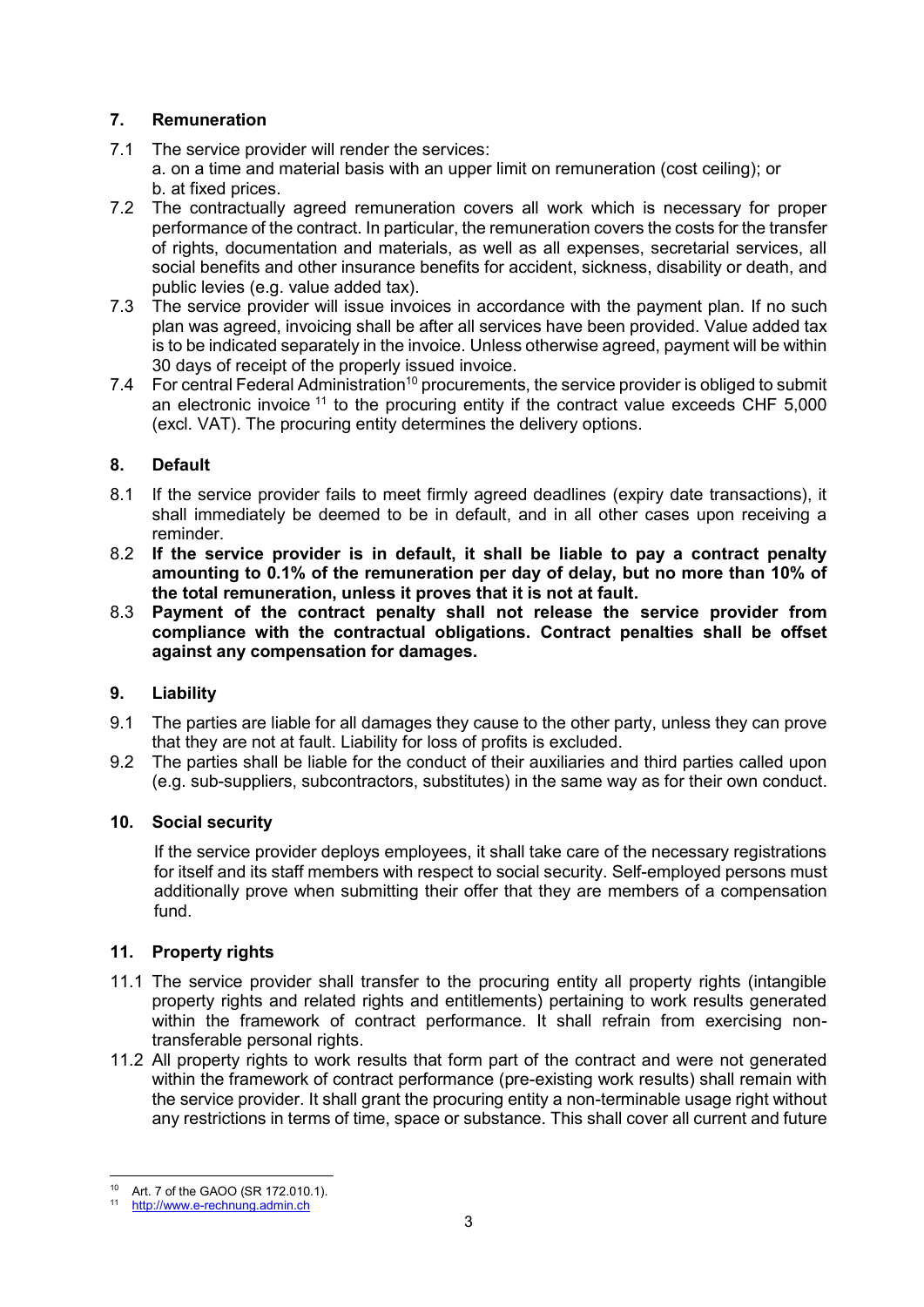types of use possible, the right to sub-licence and assign, as well as the right to process the work results.

11.3 The service provider guarantees that it and the third parties it calls upon are in possession of all the rights to render the services in accordance with the contract. It undertakes to defend against third-party claims concerning the breach of property rights without delay and to pay all costs (including compensation for damages) arising as a result for the procuring entity.

### **12. Confidentiality**

- 12.1 The parties shall treat as confidential all facts and information that are neither obvious nor generally accessible and for which, by their nature, there is an interest in maintaining confidentiality in good faith. In case of doubt, facts and information are to be treated confidentially. The confidentiality obligation shall exist before the contract is concluded and shall persist after termination of the contractual relationship.
- 12.2 The confidentiality obligation will not apply for the procuring entity if it is obliged to publish the following facts and information: name and address of the service provider, object of the procurement and value of the contract, tender procedure carried out, date of contract conclusion and commencement, and timeframe of contract execution. This shall be without prejudice to the mandatory duties of disclosure under Swiss law (e.g. as per the Freedom of Information Act<sup>12</sup>, the Public Procurement Act<sup>13</sup> and the Public Procurement Ordinance<sup>14</sup>).
- 12.3 Without the written consent of the procuring entity, the service provider may not advertise the fact that cooperation exists or existed with the procuring entity, and the service provider may not list the procuring entity as a reference either.
- 12.4 **If the parties violate obligations arising from section 12 above, they shall be liable to pay a contract penalty unless they prove that they are not at fault. The penalty shall amount to 10% of the total remuneration per violation, but no more than CHF 100,000 in total. Payment of the contract penalty shall not release the parties from compliance with these obligations.**

### **13. Data protection and data security**

The parties undertake to comply with the provisions of Swiss data protection legislation and to effectively protect data arising in the framework of contract performance against unauthorised access by third parties.

### **14. Revocation and termination**

The contract may be revoked or terminated in writing at any time by either party. Services provided up to the time of termination of the contract must be paid for. Claims for compensatory damages due to contract termination at an inopportune time remain reserved. Compensation for loss of profits is excluded.

### **15. Assignment and pledging**

The service provider may not assign or pledge claims vis-à-vis the procuring entity unless the procuring entity has consented in writing.

### **16. Contract amendments, inconsistencies and partial invalidity**

16.1 Amendments and addenda to the contract as well as cancellation of the contract must be in writing.

 $\overline{a}$ <sup>12</sup> SR 152.3

 $13$  SR 172.056.1

<sup>14</sup> SR 172.056.11